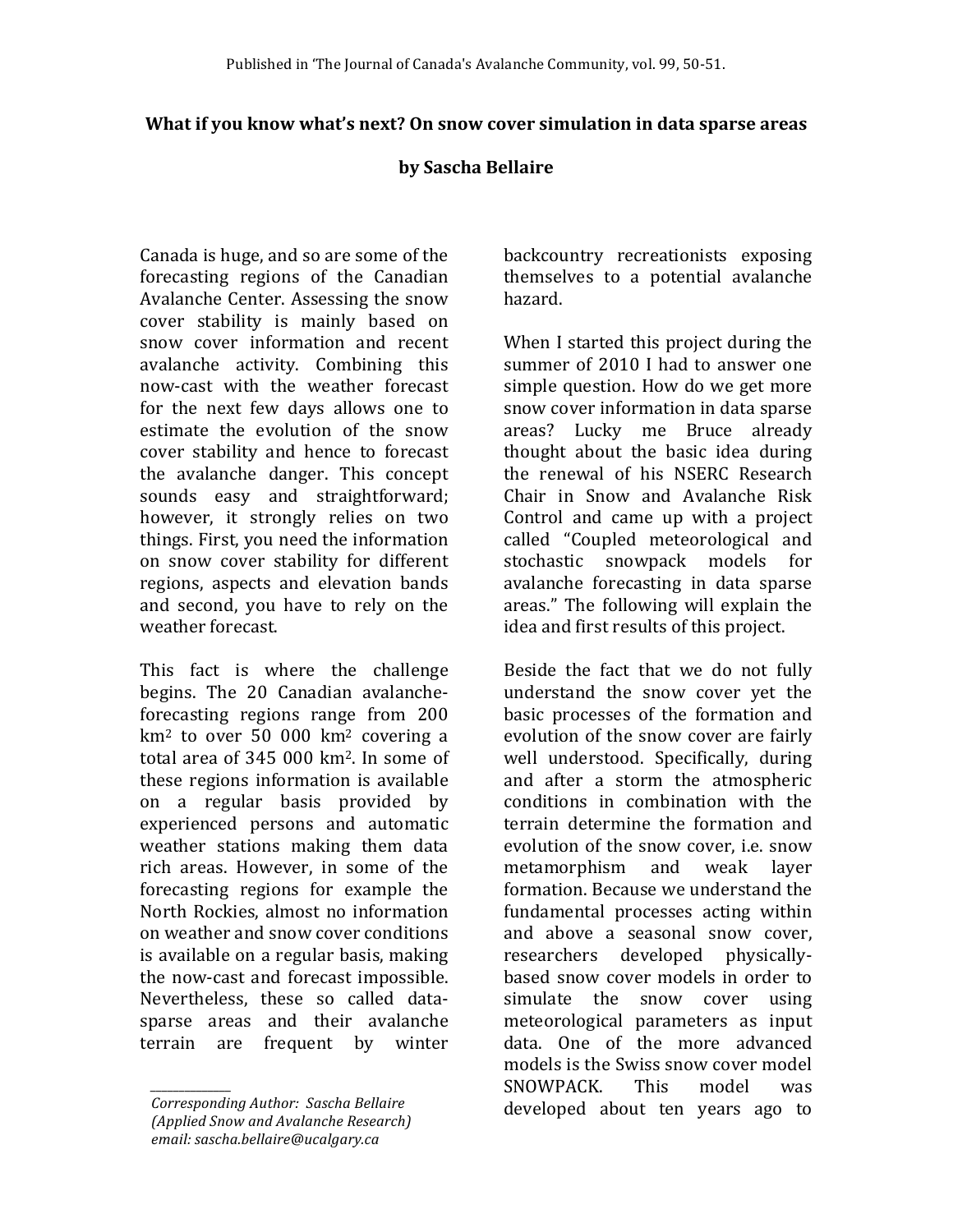simulate the snow cover at the location of automatic weather stations.

It would be great if we could send experienced people out to bring back information about the snow cover. However, this is time consuming, costs a lot of money and is often not possible due to weather conditions and finally the local avalanche danger. In other words, when it is really interesting out there it is also often very dangerous.

Using snow cover models sounds like the solution for the problem of providing additional snow cover information. In fact this is how SNOWPACK is used for example in Switzerland. However, the standard setup of running SNOWPACK requires a weather station measuring at least radiation, air temperature, relative humidity, wind speed, wind direction as well as a snow height measurement or precipitation amounts. This is where we run into a problem. A network of these full weather stations simply doesn't exist in Canada. In most cases the radiation measurements are missing and even more important, weather stations are not available in data sparse areas, otherwise it wouldn't be a data sparse area.

The solution to this problem lies in numerical weather prediction models. These models  $-$  nothing more than the weather forecast  $-$  run a couple of times daily providing all required information to force the snow cover model SNOWPACK. The Canadian regional weather prediction model is called GEM (Global Environmental Multiscale) and provides

meteorological parameter on a 15 km grid, i.e. weather data is available over North America every 15 km in each direction. That means if we couple the snow cover model SNOWPACK with the numerical weather prediction model GEM we would be able to not only simulate the snow cover, *i.e.* get a full depth profile, every 15 km we would also be able to predict the evolution of the snow cover using the weather forecast.

Simply spoken I basically did that, I took SNOWPACK and used the forecasted meteorological data from GEM to run it. This has never been done before so nobody knew if this would even work. In addition, we all know how good the weather forecast works for the mountains. That means verification of such a model chain in a non data-sparse area with weather and snow cover information was necessary. Therefore, I analyzed weather and snow cover data from the winter 2009-2010 for a GEM grid point close to Mt. Fidelity Study plot at Rogers Pass, BC. It turned out that most meteorological parameters were reasonably forecasted by GEM, except for the precipitation amounts, which the model tends to over-estimate, *i.e.* GEM forecasted too much precipitation. However, this can be filtered and the simulated snow depth showed a fair agreement – considering the source of the input data, i.e. the weather forecast - compared to the measured snow depth at Mt. Fidelity study plot (Figure 1). The snow depth is of secondary interest for an avalanche forecaster. However, the new snow amounts and consequently the snow depth must be modeled with some confidence since it is relevant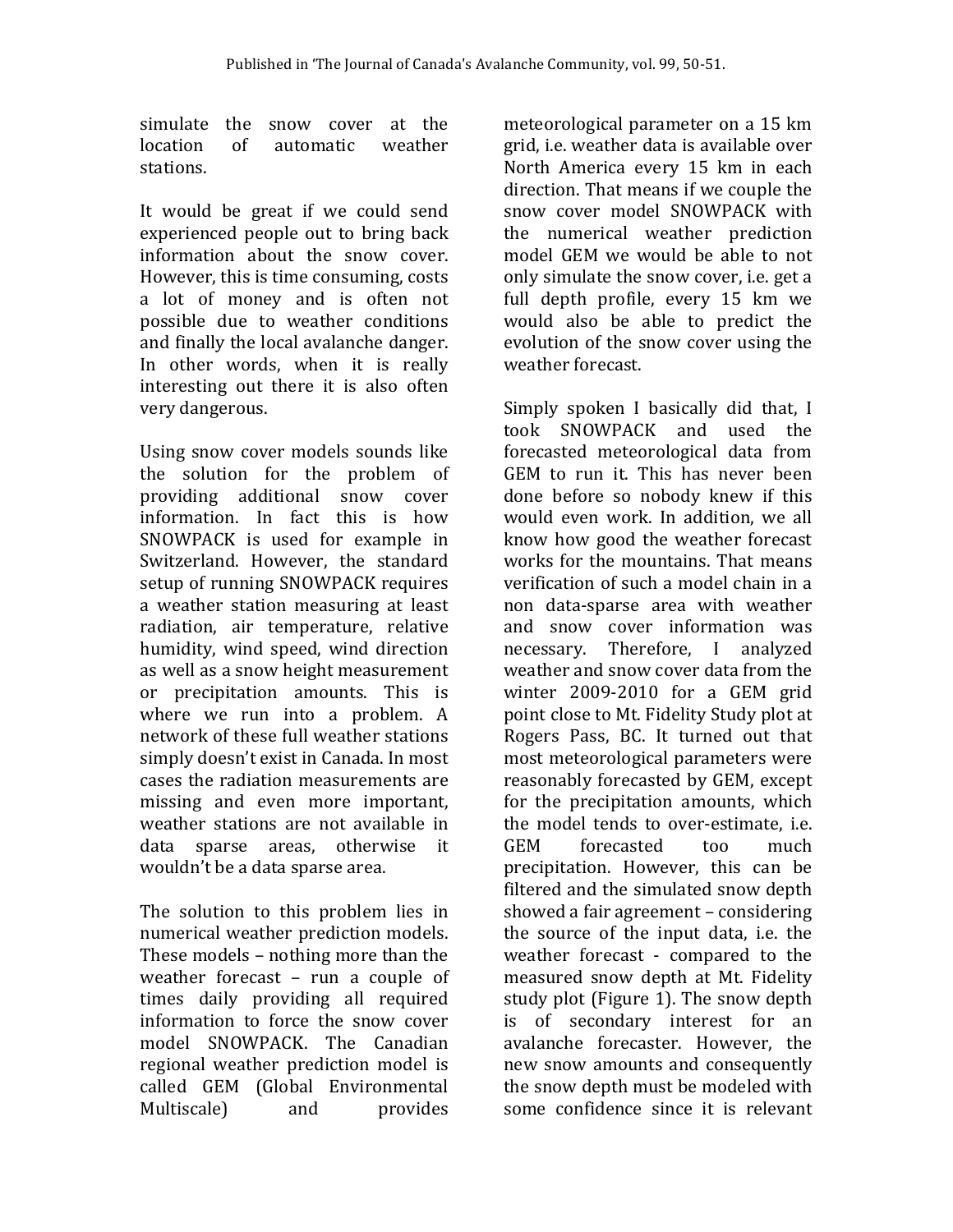for the snow cover stability, *i.e.* how much snow is above a weak layer.

We all probably remember the winter of 2009-2010 as a very touchy winter with many surface hoar layers within the first meter of the snow cover. So what if you would have known in advance that these layers are out there? 

The model chain SNOWPACK-GEM allows exactly this, knowing in advance what might be out there. As shown in Figure 2 most of the surface hoar layers were modeled and a comparison with a manual observed profile from Mt. Fidelity Study Plot showed a reasonable agreement of the general snow cover structure including potential weak layers.

So what's next? It seems to work! No digging anymore? Unfortunately, it is not that easy. The model chain seems to do a reasonable job for one point in the Columbia Mountains. However, as I wrote in my first sentence Canada is huge and has therefore many different snow climates from wet to dry, from sheltered to wind hammered. Furthermore, the showed simulation is only for a level site, which is useful, but we are usually not skiing or sledding there. Therefore simulations on different aspects and elevation  bands in different sow climates are required to assess the difference, for example, between a north and a southfacing slope. Long story short - a lot of work!

Nevertheless, I'll keep going and working on this together with the CAC forecasters this winter. The model chain will run on selected locations from the Yukon, over the Columbia's to the South Rockies as well as along and from the west coast over the North Rockies to the Haute Gaspesie. This setup will cover most snow climates and areas of interest. CAC field crews in the Yukon and South Rockies will provide snow cover information and of course ASARC will be out there as well to gather the data for a detailed verification. This effort will hopefully result in a forecasting tool for data sparse areas.

*\_\_\_\_\_\_\_\_\_\_\_\_\_\_\_\_\_* Sascha studied meteorology at the University of Hamburg, Germany. He worked on the stability *formulation implemented into the current*  version of the snow cover model SNOWPACK for his M.Sc. thesis at the WSL Institute for Snow *and Avalanche Research SLF in Davos, Switzerland. Sascha continued working at the SLF* in Davos for his Ph.D. thesis for which he *studied the effect of spatial variability on*  avalanche formation on the slope scale. He is a *certified mountain instructor and works since January 2010 as a post-doctoral fellow with ASARC at the University of Calgary.*